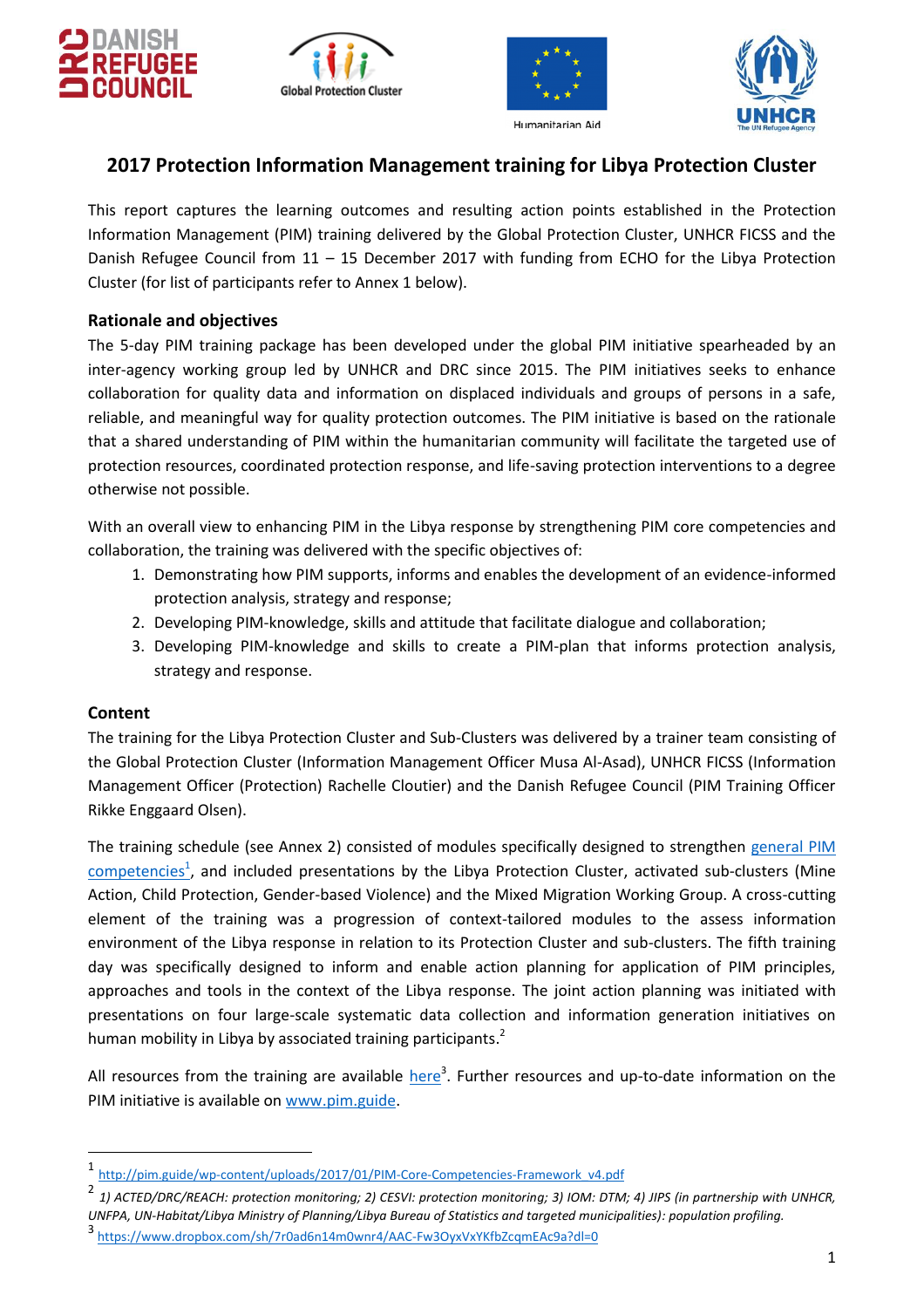







### **PIM challenges in the Libya response**

"*One of the key challenges in Libya is simply the lack of data. With the little data we have, we cannot arrive at a comprehensive needs analysis, and it is important that there is a collective understanding and commitment from the sector on how to move forward and be more successful in this regard.*"

(Pre-training statement by participant on importance of PIM training for the Libya response)

Prior to and during the first training day, participants were asked to elaborate on PIM challenges in the Libya response and on their resulting expectations for the training. Identified key challenges at the coordination level were:

- Lack of access to reliable first-hand data, information and opportunities for triangulation due to remote management;
- Lack of harmonized data and systematized data collection and tools across organizations;
- Challenges to data protection and do no harm principles due to lack of capacity;
- Low activity and engagement levels in some protection coordination fora;
- High staff turn-over and resulting loss of institutional memory and challenges to retention of information and knowledge.

### **Learning outcomes and action points**

*"I really thought that we had no information [in Libya response] but in fact there is a lot of information which is stored away somewhere in the UN and other places. I am surprised…the problem is more about sharing information than about having it."*

(Statement by participant during debriefing on the "Analyzing your environment" training module)

Upon training completion, participants individually drew up action plans for PIM application post-training (at the levels of own professional field of work; within the protection cluster/sub-cluster/other coordination forum; and as a part of a [global community of practice](https://gpccommunity.unhcrideas.org/Page/Home)<sup>4</sup>. With off-set in the discussions and shared understanding enabled by the PIM framework introduced in the first four days of the training, the fifth training day was specifically focused on action planning for the Libya response with a point of departure in the 2017-18 Protection Sector strategy and the 2018 HRP. Below summary outlines the key learning outcomes and resulting action points agreed to:

### **A) Harmonization**

### Learning outcomes from training:

- Before setting out to design and undertake data-collection exercises it is necessary to firstly map the availability of data against defined information needs that are linked to a specific purpose *("Collect only what you need and use everything you collect"*). The [mapping made through the](https://www.dropbox.com/sh/6iycdzftquq72oi/AADbHqRwbmjOXD22D8E5gUi4a?dl=0)  ["Analyzing your environment" modules](https://www.dropbox.com/sh/6iycdzftquq72oi/AADbHqRwbmjOXD22D8E5gUi4a?dl=0)<sup>5</sup> can serve as a point of departure for this within the Protection Cluster and sub-clusters.
- Ongoing data collection exercises in Libya do to a certain extent build on information generated through other exercises. Yet, further general harmonization is needed on several levels.

Action points:

 $\overline{a}$ 

Always consider what the information needs are for the sector (and across sectors), and not only for one organization;

<sup>4</sup> <https://gpccommunity.unhcrideas.org/Page/Home>

<sup>5</sup> <https://www.dropbox.com/sh/6iycdzftquq72oi/AADbHqRwbmjOXD22D8E5gUi4a?dl=0>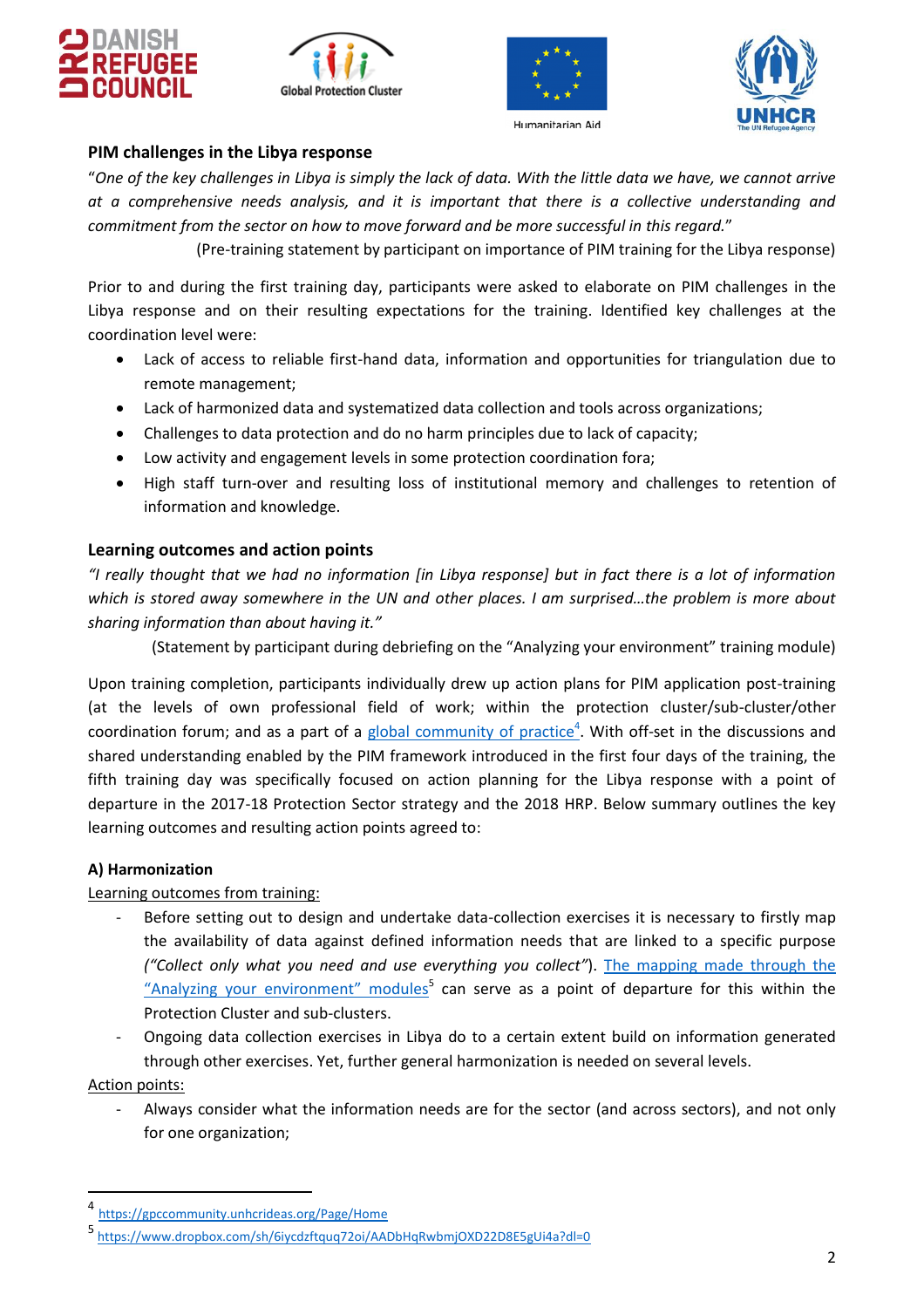







- Work to harmonize protection monitoring and needs assessment activities (in terms of coverage and data) undertaken by different organizations;
- Develop shared definitions (IDPs, returnees, etc.) and common methods to calculate persons of concern;
- Set out to standardize words used (the latter especially in Arabic) including a common approach to administrative unit delineation to allow for triangulation and cross-fertilization;
- UNHCR and IOM to continue collaboration to harmonize/align data and activities on maritime incidents.

# **B) Data sharing**

### Learning outcomes from training:

- The information landscape is richer than believed, but it is not often coordinated or shared, and therefore cannot be easily used to inform decisions.
- The most frequently experienced source of challenges to data sharing indicated by participants was mindset and trust (95% of participants indicated in the pre-training questionnaire to have experienced that "*Humanitarian actors do not want to share")*;
- Data sharing requires a culture of trust and collaboration, and is hindered by competiveness partially fostered by a highly politicized environment;
- Data sharing must be foregone by a "benefit and risks analysis" and be done with adequate measures for protection of sensitive data.

### Action points:

- Reintroduce the shared repository (Dropbox) of reports and assessments (with shared coding in order to avoid it becoming an un-usable "dump sites") for common access;
- Introduce information-sharing protocols;
- Explore options for information-management platforms (without personal data) and focus on the most relevant platforms to avoid overload (e.g.[, HDX,](https://data.humdata.org/) HR.info);
- Think about interoperability when planning data collection to facilitate sharing;
- Proactively approach others whom you know to have an interest in the subject matter on which you are generating data and information (e.g. to the MA AoR on data on disabilities caused by explosive hazards);
- Seek to build a culture of trust in the Protection Cluster and sub-clusters including through including relevant language in the PWG ToR;
- IOM to share definitions/categories of "returnees".
- ACTED to share data points that are being collected through protection monitoring activities, to inform a comprehensive 5Ws mapping of PM activities by PC partners.

# **C) Coordination**

### Learning outcomes from training:

- Division between mixed migration and IDPs contributes negatively to IM work related to protection;
- Differences in level of engagement in coordination fora by different organizations challenge coordination and active collaboration.

Action points:

Re-engage and enhance coordination with the IMWG (and/or consider launching a PC IMWG (with clear ToR) to have one harmonized IM approach for Libya response and complement the IMWG);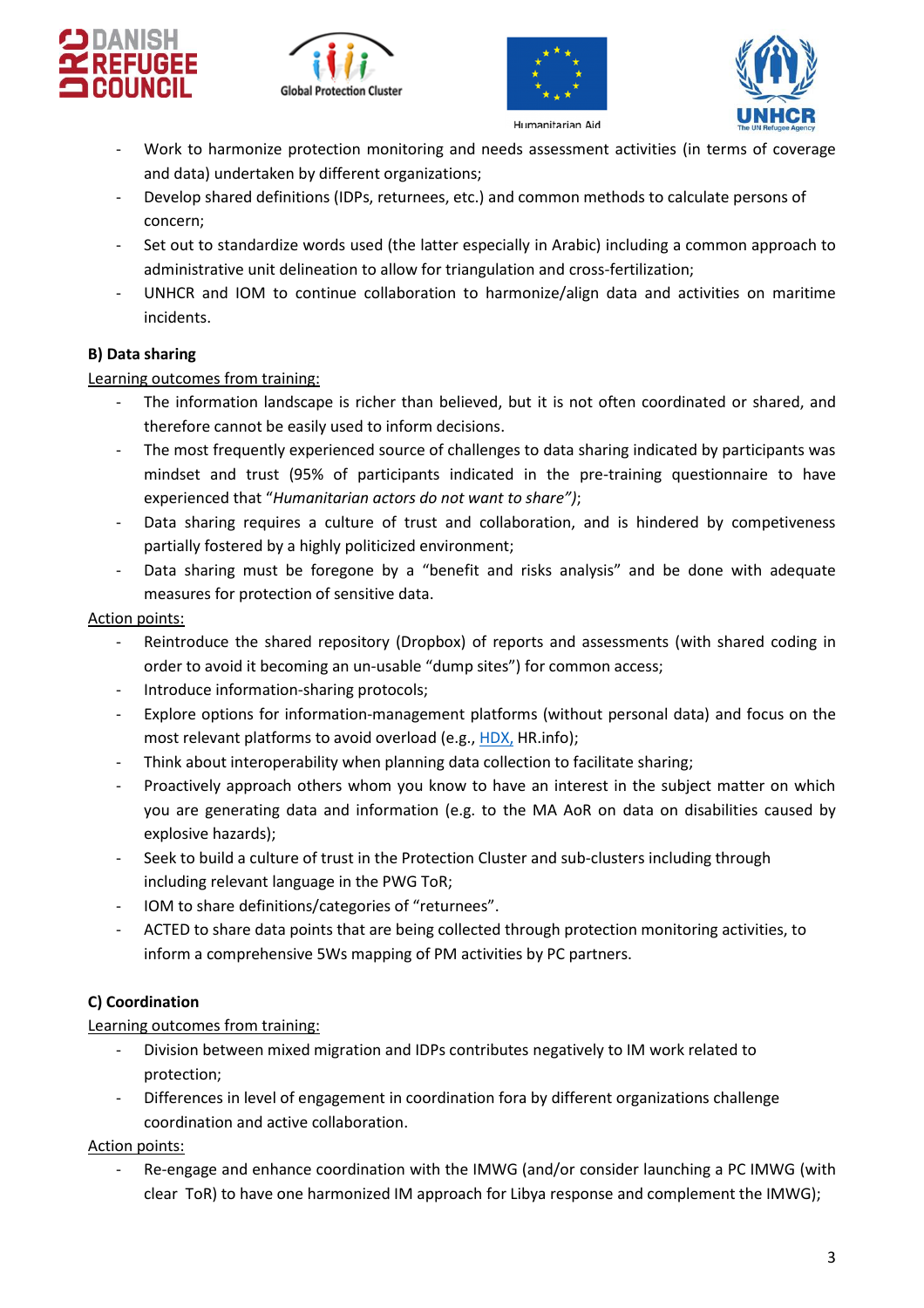







- Strengthen ties between the MMWG and the Protection Cluster (at least starting with info sharing and mutual presentations and introducing PIM training outcomes to the MMWG).
- Systematically ensure that other organizations are made aware of activities aimed at generating evidence to information protection response throughout all steps of the PIM process (not only when setting out to implement an exercise or when ready to sharing the final findings);
- Issue regular joint updates on behalf of the Protection Cluster presenting information related to activities and protection situation (UNHCR will assign this task to a staff);
- Identify INGO co-lead for the PWG, and jointly develop the ToRs;
- Finalize ToRs for GBV AoR with PIM reference and input from Protection Cluster;
- Explore ways to integrate protection into other sectors (not just 'mainstream protection');
- Establish PWG core group of active members who are ready to drive work processes forward to:
	- o Defining the vulnerabilities;
	- o Protection mainstreaming/centrality of protection;
	- o Shared definitions (IDPs, returnees, etc.);
	- o IM related to protection;
	- o Service mapping.

# **D) Accountability to Affected Populations (AAP)**

Learning outcomes from training:

- Capacity building is required to ensure that data collection exercises are not at odds with the do no harm principle (both at the collection, storing and sharing steps);
- There is a persisting general gap between the profiling and monitoring activities and functioning referral pathways;
- Lack of plans for how to deal with (differentiated) referral pathways for different population groups.

# Action points:

- Use the pillars of the forthcoming UNHCR AAP Policy to guide the revision of HRP partner project proposals. Review with AAP lens, and encourage changes/revisions to ensure that AAP is not just complaints/feedback, but rather integrated at all steps of the PIM Process, including at design and analysis;
- Dialogue with and capacity building of local authorities on responsible data management and rationales for sharing/not-sharing;
- Improve data anonymization;
- Collaborate to establish feedback and other mechanisms for better accountability to affected populations;
- Set out to build capacity and institutionally improve practices around obtaining consent of informants (in particular in high risk exercises such as gendered data collection). For profiling exercise in particular by;
	- Training enumerators (re: consent, what to do if people refuse to participate);
	- Introduce risk assessment questionnaire for enumerators to decide if they should take females aside for separate questioning;
	- Identify indicators for harm and mitigation strategies;
	- Integrate a feedback/complaints mechanism.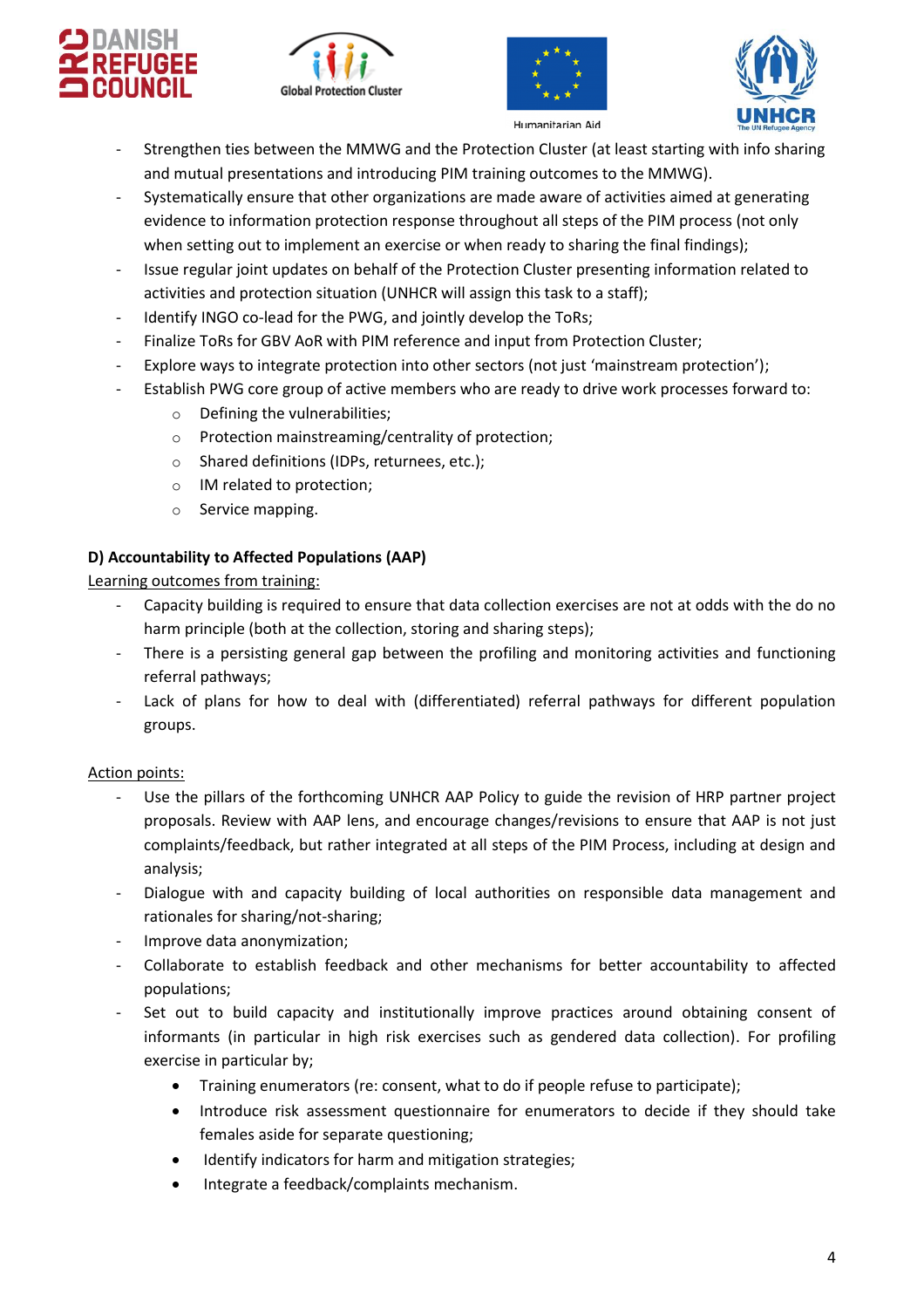







#### **Annex 1) List of participants**

| #              | <b>First name</b> | Last name     | Organization                                   |  |
|----------------|-------------------|---------------|------------------------------------------------|--|
| 1              | Jenna             | Le Roy        | <b>ACTED</b>                                   |  |
| $\overline{2}$ | Cosimo            | Verrusio      | Cesvi                                          |  |
| 3              | Sonia             | Joly          | Danish Refugee Council (DRC)                   |  |
| 4              | Yannick           | Creoff        | Danish Refugee Council (DRC)                   |  |
| 5              | Elisa             | Calle         | Danish Refugee Council (DRC)                   |  |
| 6              | Manuela           | Moy           | Danish Refugee Council (DRC)                   |  |
| $\overline{7}$ | Wael              | Elshibany     | Handicap International (HI)                    |  |
| 8              | Joseph            | Saliba        | Handicap International (HI)                    |  |
| 9              | Meriam            | Abuelgasim    | International Organization for Migration (IOM) |  |
| 10             | Francesca         | Tomasso       | Italian Council for Refugees (CIR)             |  |
| 11             | Hesham            | Geit          | Italian Council for Refugees (CIR)             |  |
| 12             | Mariapia          | Vitali        | Italian Council for Refugees (CIR)             |  |
| 13             | Ali               | <b>Bouod</b>  | Libyan Humanitarian Relief Agency (LibAid)     |  |
| 14             | <b>Ken</b>        | Otieno        | <b>UNFPA</b>                                   |  |
| 15             | Yasin             | Abbas         | <b>UNHCR</b>                                   |  |
| 16             | Olivier-Charlie   | Rapaport      | <b>UNHCR</b>                                   |  |
| 17             | Filip             | Hilgert       | <b>UNHCR</b>                                   |  |
| 18             | Khaled            | Khaled        | <b>UNICEF</b>                                  |  |
| 19             | Carmen            | Asenjo Sierra | <b>UNICEF</b>                                  |  |
| 20             | <b>Bridget</b>    | Forster       | <b>UNMAS</b>                                   |  |
| 21             | Lyuba             | Guerassimova  | <b>UNMAS</b>                                   |  |